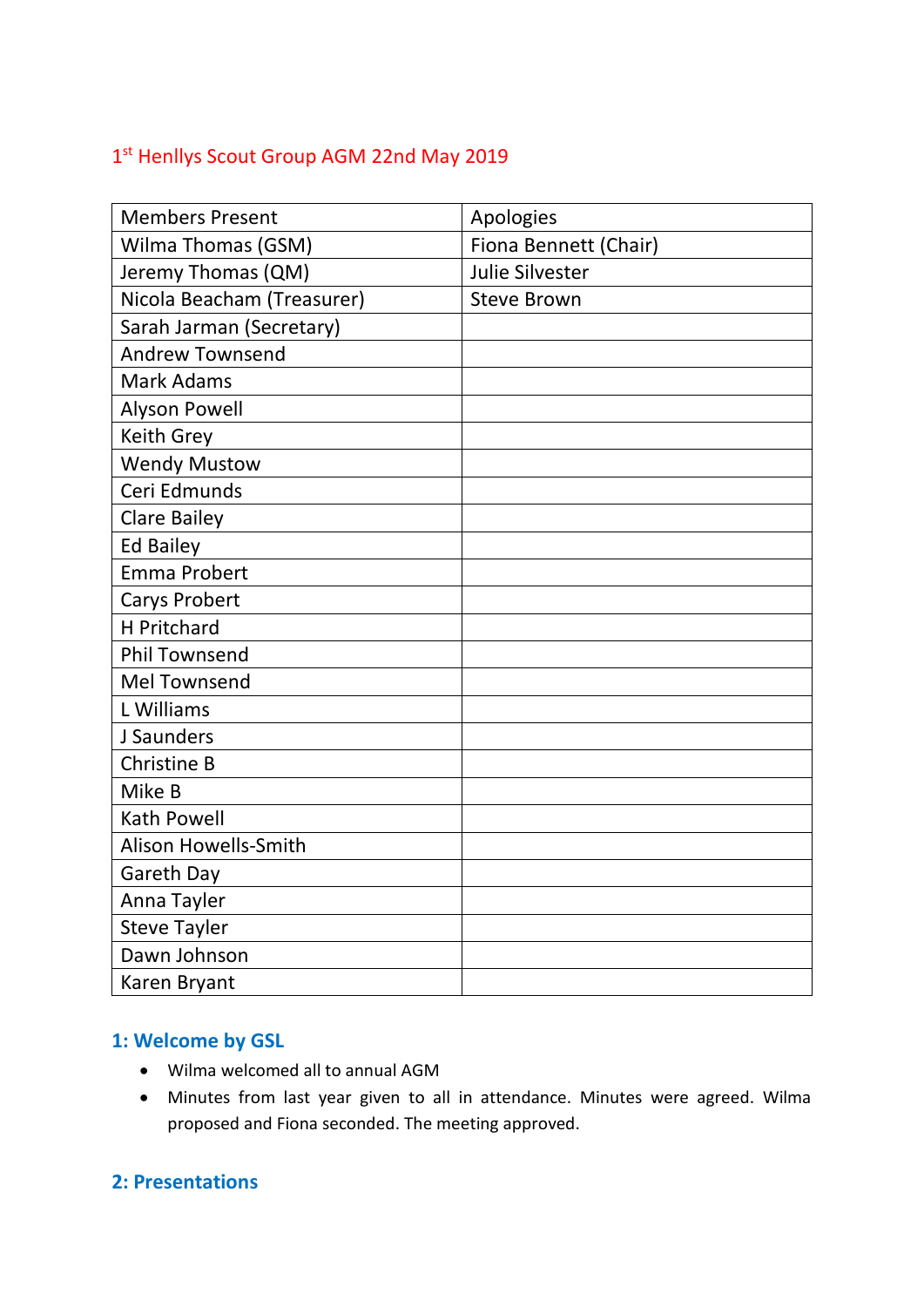- Bronze award to Lui and Brandon
- Eirys invested into Scouts
- TicTac invested as a leader

#### **3: Picture presentation**

• Pictures of all sections showing group activities, camps and fund-raising events throughout the previous year. Slide show ended with contact information.

#### **4: Annual Report by GSL**

- Wilma presented the report. A summary was available and it will also be published on the website.
- Group numbers have increased by 24% over the year.
- Cubs now have a waiting list.
- Wilma explained we were short on volunteers to work with the groups weekly and explained that they might be looking into parent volunteers on a rota to ensure safety of children.
- Informed parents that this year the Chair and Secretary are stepping down due to work commitments.
- Discussed equipment replaced and future requirements
- Thanked all involved in Scouting and in particular the leaders who are all volunteers.

## **5: Financial Report and discussion of Subs levels**

- £2000 in bank, around £10,000 in savings which we don't really want to touch.
- Clare Bailey already has a Gift Aid form which will be passed onto Wilma

#### **6: Election of Executive Officers**

- Chair –
- Treasurer Nicola: nominated by Clare Bailey, seconded by Karen Bryant
- Ed Bailey expressed interest in future role of secretary
- Secretary Dawn Johnson, possibly volunteered
- Quartermaster Jeremy: nominated by Claire Bailey, seconded by Dawn Johnson

## **7: Feedback forms**

- Feedback forms given to all parents attending.
- Wilma highlighted the possibility of setting up a DD to pay subs.

## **8: Close of Meeting**